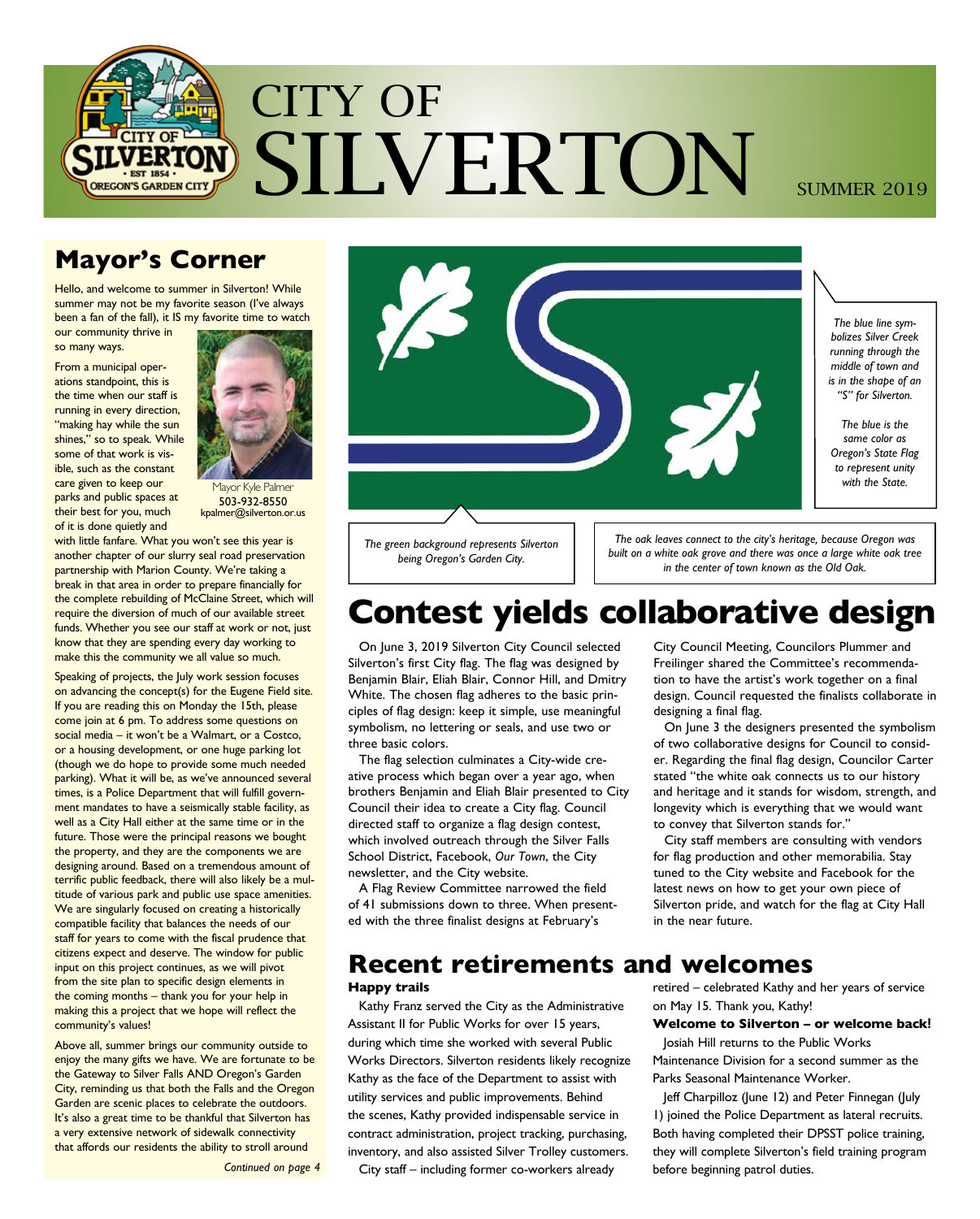# **Avoid code enforcement 'summer bummers'**

Every year the city of Silverton Code Enforcement Division investigates hundreds of complaints and code violations. Due to increased vegetation and fire hazard, the highest volume of complaints and violations occur in the summer months. To contribute to the safety, health and livability of our community, please consider these common violations of Silverton Municipal Code (SMC). Please contact 503-874-2214 with questions,



### **NOXIOUS VEGETATION**

SMC 8.04.050 prohibits any vegetation that is or is likely to become a health hazard, fire hazard or traffic hazard. Examples:

- Grass or weeds more than ten inches high.
- Poison Oak, Poison Ivy, Scotch Broom.
- Blackberry bushes that cross a property line.
- Dead or decaying trees and tree limbs.



### **BACKYARD CHICKENS**

In a Residential Zone chickens are allowed under the following conditions (Development Code: 2.2.200):

- No more than three chickens allowed per address.
- No roosters.
- Chicken coops must be located in the back of your property, 10 ft. away from property lines and 20 ft. away from adjacent dwellings
- Chickens and coops must be kept in sanitary conditions.



### **VISION CLEARANCE**

SMC 3.2.100 prohibits visual obstructions near intersections. Keep these areas clear of tall vegetation or low-hanging branches to improve visibility for drivers and pedestrians. • Bushes & hedges must be trimmed

down to 2 ft. or less. • Tree branches that hang lower than 8 ft. must be trimmed.

### **ACCUMULATION OF JUNK**

Municipal code prohibits storage of junk on private property. This means any solid waste, debris, rubbish, discarded appliances, cars and car parts, containers, garbage, rotting wood, yard waste, etc. Storage of waste detracts from the cleanliness of a property, causes offensive odors and attracts rodents. All waste must be properly disposed of in a timely manner. (SMC 8.04)



### **PARKING/PLANTER STRIP MOWING**

A parking strip or planter strip is the public right-of-way located between the street and the sidewalk. Mowing and maintenance of the parking strip is the responsibility of the adjacent homeowner. (SMC 12.16.50)



### **DISCARDED & ABANDONED VEHICLES**

Discarded vehicles may not be stored on private property unless they are located behind a sight obscuring fence. A vehicle is considered discarded if it meets at least two of the following criteria:

- 1. Appears inoperative, wrecked or in obvious disrepair;
- 2. Has no current vehicle registration plates displayed; or
- 3. Is totally or partially dismantled.

On street parking is allowed for 72 hours. Vehicles that are abandoned on public streets will be tagged and towed. (SMC 8.04 and 10.24)

### **OCCUPIED RECREATIONAL VEHICLES**

It is unlawful to reside and live in a recreational vehicle on private property for more than 15 days in any particular 30-day period without having a permit issued by the city. Recreational vehicles may not be parked on a public street for more than three days. (SMC 10.26)



### **GARAGE SALES & GARAGE SALE SIGNS**

- A maximum of three garage sales are allowed per individual address in a calendar year, each sale lasting no more than three days.
- Hours of operation should only be between 7:00 am and 5:00 pm.
- Garage sale signs are limited to one per property and a maximum of three offsite signs placed on private property (with permission from the owner).
- Signs may NOT be placed on public property, utility poles or street trees
- Signs may be placed on the community sign board located in the Lewis Street parking lot. (Silverton Development Code 4.9) (SMC 15.16)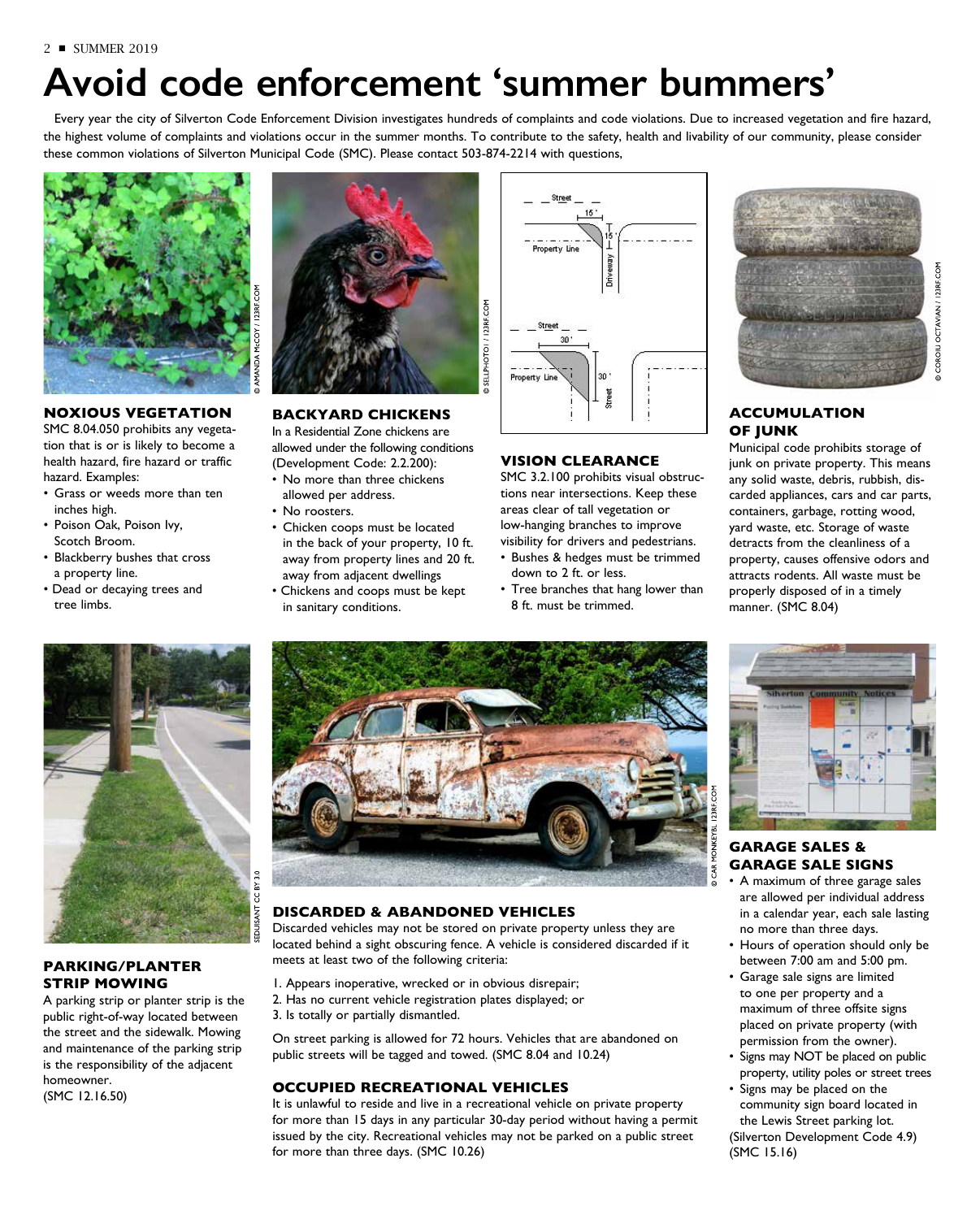# *2018 drinking water quality report released*

City residents enjoy high quality drinking water sourced from both Abiqua and Silver Creeks. As part of Environmental Protection Agency (EPA) requirements, the City must provide an annual report with disclosures including sources, risk of contamination, hazards of contaminants found (not applicable here), required educational statements, and relevant contact information. You can find the full report at www.silverton.or.us/ccr.

Highlights from this year's report include:

• The water received no drinking water quality violations, as certified by independent testing laboratories.

• In Oregon last summer, in response to the cyanotoxins in Detroit Lake and the Salem drinking water system, the Oregon Health Authority and the



Department of Environmental Quality mandated all water systems deemed to be at risk to begin regular (every other week) sampling and testing for the presence of cyanotoxin compounds. The Silverton water system

was monitored and all of the samples collected were below detectable limits (indicating cyanotoxins were not detected at a level associated with a potential health risk).

• Cross Connection control keeps the

water system safe by setting guidelines and test procedures to ensure that backflow is eliminated.

Thank you to everyone completing their annual backflow testing, and please contact Public Works at 503-873-8679 with any questions about water quality.



## **City earns Earthwise Certification for City Hall**

The City celebrated another step in sustainability this spring with City Hall and the Wastewater Treatment Plant being designated as EarthWISE certified properties by Marion County Environmental Services. The "WISE" in EarthWISE stands for Workplace Initiative for Sustainable Enterprise; the County offers a continuum of free services to businesses in Marion County (visit their website for more details on the helpline and getting your own business certified).

As part of the program, the City has convened a "Green Team" of staff members from Public Works and Administration. The Green Team will continue to work with other City facilities to earn this certification as well.



Many state offices have earned the certification, and Silverton is just the second local government agency to do so, following the City of Salem. In addition to the baseline requirements for EarthWISE certification, the City is creating green purchasing policies.



## **New Plastic Bag and Polystyrene Regulations**

As of July 1, 2019 all retail establishments are not allowed to provide or make available plastic carryout bags. Retail establishments can provide recyclable paper bags, but they are required to charge five cents for each paper bag received at the point of sale. If a retailer

accepts WIC, EBT and SNAP they can provide those customers with a reusable bag or recyclable paper bag at no cost.

This ordinance (SMC 5.45) applies to any person, corporation, partnership, business venture,

*continued on page 4*

## *Silverton City Council*



Mayor **Kyle Palmer**

503-932-8550 kpalmer@ silverton.or.us

Councilor **Laurie Carter** 503-580-5355 lcarter@ silverton.or.us



Councilor **Jason Freilinger** 503-874-4430 **Crystal Neideigh** cneideigh@ silverton.or.us

jfreilinger@ silverton.or.us



Councilor **Matt Plummer**  mplummer@ silverton.or.us



Councilor **Jim Sears** 503-873-9357 jsears@ silverton.or.us-



Councilor **Dana Smith** 503-873-4921 dsmith@ silverton.or.us

## *Silverton City Hall*

*306 S. Water St. • 503-873-5321* **Finance Director Kathleen Zaragoza** 503-874-2203 • kzaragoza@silverton.or.us **Community Development Director Jason Gottgetreu** 503-874-2212 jgottgetreu@silverton.or.us

**Public Works Director Petra Schuetz** 503-874-2210 • pschuetz@silverton.or.us **Police Chief Jeff Fossholm** 503-874-2228 • jfossholm@silverton.or.us



City Manager **Christy Wurster** 503-874-2205 cwurster@ silverton.or.us